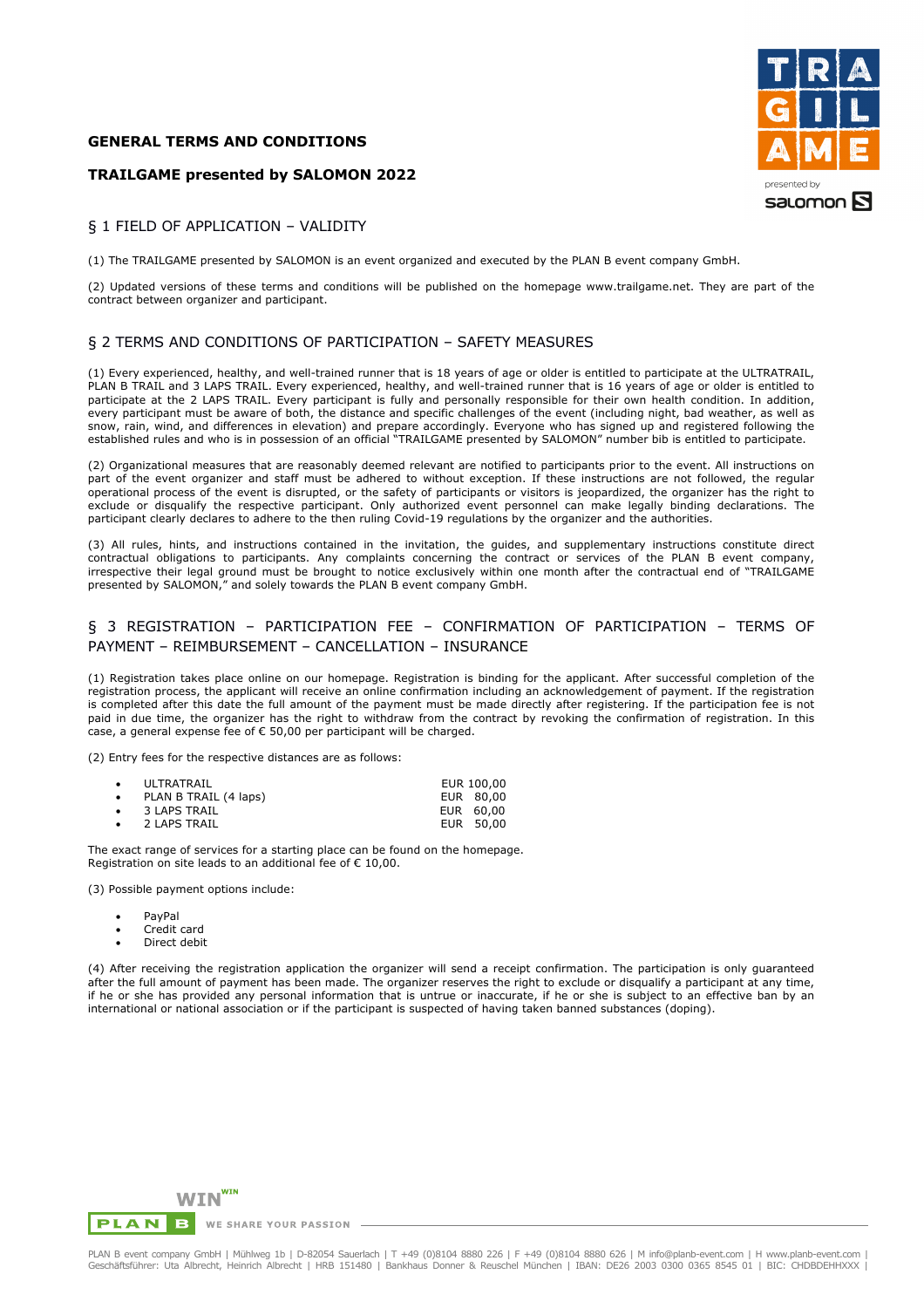

(5) Participation is only transferable to a third party up to September 26<sup>th</sup>, 2022 and in consultation with the organizer, a fee of  $\epsilon$ 20,00 will be charged. Thereafter, it is no longer possible to send a substitute. Each registration can only be changed once and is final after that. Personalized start-bibs are taken into account till October 2<sup>nd</sup>, 2022. Registration closes October 6<sup>th</sup>, 2022.

(6) In case the event is sold out upfront registrations are limited possible and deadlines mentioned may deviate from the rules.

(7) As part of the registration process, participants will receive the necessary documents only upon delivery of their signed declaration of liability. Each participant must personally pick up his/her bib number as well as sign the declaration of liability.

- (8) The PLAN B event company GmbH can exclude a participant or cancel the respective contract, if:
	- he or she violates the regulations and instructions (before or during the event),
	- he or she keeps disturbing the event or jeopardizes his/her own safety or the safety of others,
	- he or she fails to comply with the instructions of the event management or staff members,
	- the participant materially disturbs the fulfilment of the contract's requirements in any other way or his/her behaviour is not in conformity with the contract in such a way that an immediate termination of the contract becomes justified.

If the PLAN B event company GmbH terminates the event contract, the company is entitled to the total participation fee.

- (9) For the TRAILGAME presented by SALOMON the following conditions apply to cancellations:
	- In case of cancellation up to and including July  $8<sup>th</sup>$ , 2022; participants receive 100% of the participation fee, minus the working fee of € 20,00.
	- In case of cancellation within the time frame of July 9<sup>th</sup>, 2022 to September 24<sup>th</sup>, 2022; participants receive 50% of the participation fee.
	- After expiry of the above-mentioned deadlines, no refund will be given.

• Reimbursements will be made within seven working days after having received the written cancellation.

Since bib numbers are personalised, transfers are only permitted on part of the event organizer and not by participants.

It is recommended to participants to take out a private insurance as well as a mountain insurance (including mountain rescue).

(10) Cancellations can only be accepted when submitted in writing.

(11) As part of the registration process, participants will receive the necessary documents only upon delivery of their signed declaration of liability and the ID Card. Each participant is required to personally pick up his bib number.

#### § 4 CANCELLATION OF THE EVENT – FAILURE TO COMMENCE THE RACE

(1) In case of cancellation of the event or specific course sections due to force majeure, failure to commence the race or cancellation due to reasons outside the organizer's reasonable control (like bad weather, pandemics), the participant has no right to claim a (partial) refund of the entry fee or a proportionate reimbursement for other expenses, such as travel expenses or accommodation costs.

(2) If a registered participant does not start, there is no entitlement to a refund of the participation fee.

### § 5 LIABILITY DISCLAIMER

(1) With the predefined registration, the participant makes a binding declaration to an event of his/her choosing by the PLAN B event company and assures, without requiring further proof by the event organizer, to be capable of the special skills and experiences mentioned and required by all participants under heading one of the rules.

(2) Compensation claims brought forward by the participant against the event organizer, for any legal reason, are excluded. This does not apply if the organizer, legal representatives or agents have acted with intent or gross negligence in the execution of their duties or if the organizer is duly liable due to accountable damages resulting from harm to life, body or health of a person or the breach of constitutive contractual obligations.

(3) The participant consents to be available for tests and inspections concerning his/her person and personal equipment as ordered by the event organizer.

(4) The participant knows and fully acknowledges the conditions of participation as well as the valid rules and regulations. The participant expressly confirms that he or she has fully read, understood, and accepts the rules, guidelines, and conditions detailed within this document.

(5) With their signature, participants declare participation in the event at their own risk and that, in case of an emergency, adequate insurance coverage (also valid abroad) exists.



PLAN B event company GmbH | Mühlweg 1b | D-82054 Sauerlach | T +49 (0)8104 8880 226 | F +49 (0)8104 8880 626 | M info@planb-event.com | H www.planb-event.com |<br>Geschäftsführer: Uta Albrecht, Heinrich Albrecht | HRB 151480